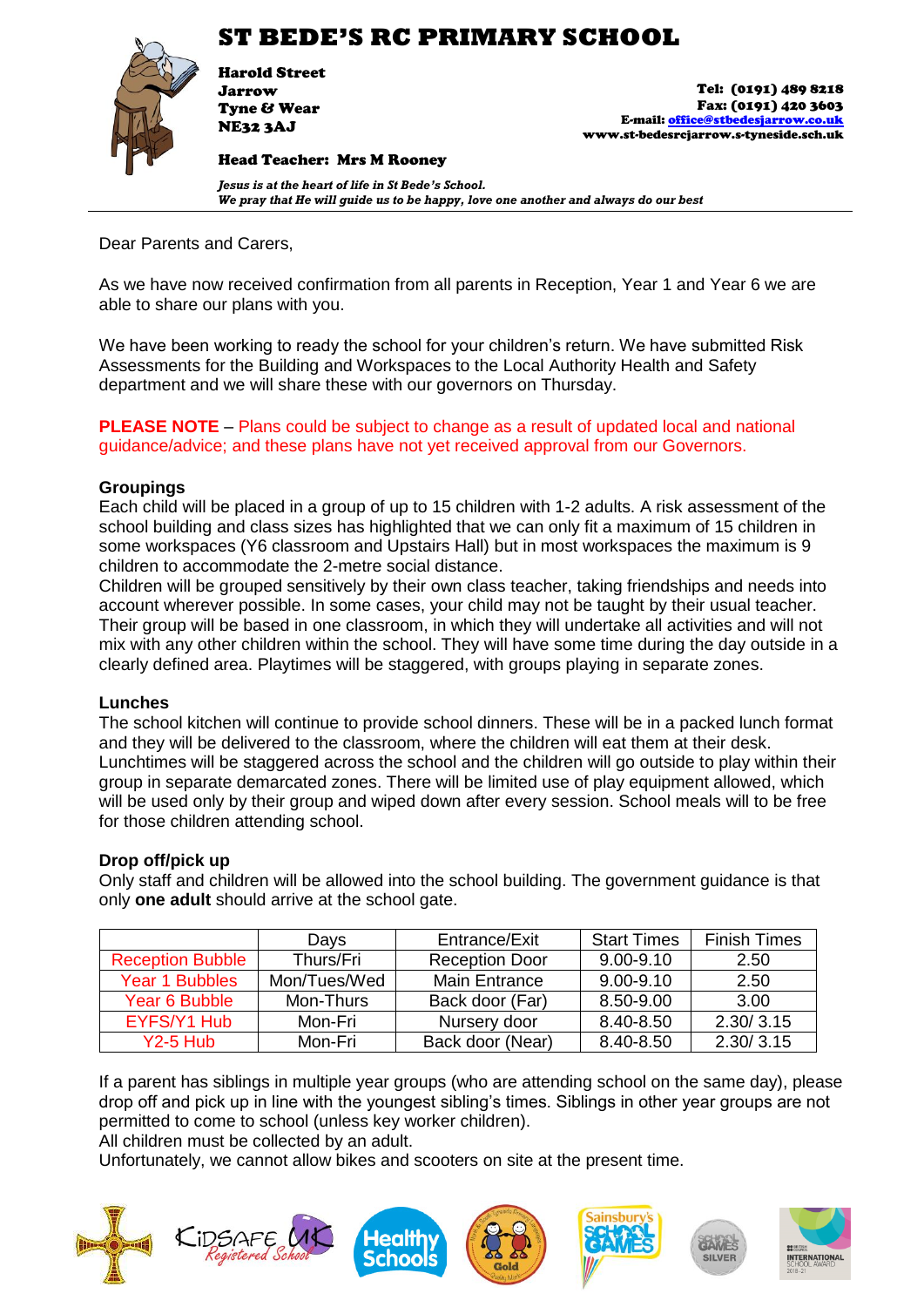

Harold Street Jarrow Tyne & Wear NE32 3AJ

Tel: (0191) 489 8218 Fax: (0191) 420 3603 E-mail[: office@stbedesjarrow.co.uk](mailto:office@stbedesjarrow.co.uk) www.st-bedesrcjarrow.s-tyneside.sch.uk

Head Teacher: Mrs M Rooney

*Jesus is at the heart of life in St Bede's School. We pray that He will guide us to be happy, love one another and always do our best*

It is expected that the children will be in school for the whole day, as we cannot facilitate split sessions.

Please ensure that protocols are followed regarding social distancing when dropping off and collecting your child from the designated area.

Any communication with the school must be by either telephone or email. Teachers will be unable to take messages at the gate and no face-to-face appointments are available at this time.

### **Wrap Around Care**

All extra-curricular clubs are cancelled until further notice.

### **Infection Protection and Control**

Any child with symptoms of Covid-19, or living with someone who is displaying symptoms of the virus, **must not attend school**.

Extra soap and hand sanitiser are now available in school in preparation for the re-opening of the school. Children will sanitise their hands, in accordance with Government guidance, on their entry into the school and will wash their hands frequently during the day.

The Government protocol of 'catch it, bin it, kill it' will be followed rigorously and hands washed after any coughs and sneezes.

Frequently touched surfaces around the school, e.g. door handles, taps, desks will be cleaned frequently throughout the day.

#### **In order to minimise physical contact:**

- Classrooms will be remodelled to allow for as much distance as possible between desks
- Markings will be placed around the school to assist with social distancing.
- One-way systems will be in place for movement in and out of the school premises.
- The day will be arranged to ensure minimal movement during the day.

• Internal and external doors and windows will be kept open where possible to ensure maximum ventilation.

• PPE equipment will be available for staff use in certain circumstances e.g. administering first aid or caring for a child who develops virus symptoms.

• If a child does present with symptoms of Covid-19, they will be isolated and parents will be contacted to come and collect them immediately. Children are eligible for Covid-19 testing. A positive test result will mean that all of their group (children and adults) will need to self -isolate for fourteen days.

### **Curriculum and Education/Childcare**

The National Curriculum continues to be suspended and we are therefore providing more childcare activities, than curriculum focused.

Whilst children are in school, staff will use their professional judgement to balance learning and wellbeing. The children will revisit basic skills in English and Maths and the younger children will have some daily sessions in revisiting phonics and early maths. The day will also focus on some well-being activities as well as PE that can be taught where social distancing measures are still in place. We are also aiming for some outdoor learning activities each day.

Reception children will continue to work towards the seven stages of development outlined in the EYFS curriculum, however this will be within the stringent confines of unavoidable health and safety measures. Many resources will be unavailable, as they are unable to be cleaned regularly. Year 6 children, whether at home or at school, will start to prepare for their transition to secondary school with some bridging activities as well as preparing for some leavers' celebrations.

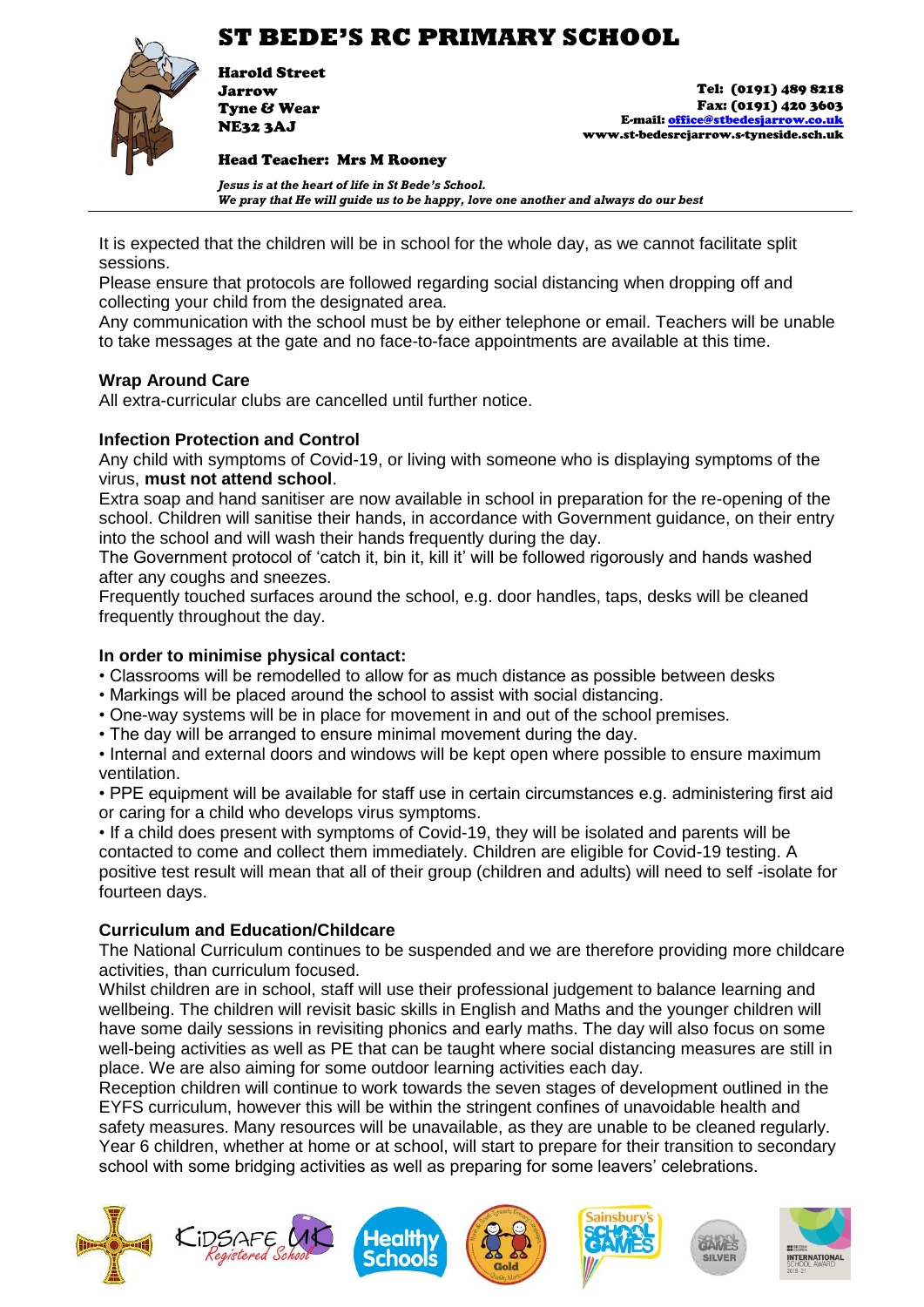

Harold Street Jarrow Tyne & Wear NE32 3AJ

Tel: (0191) 489 8218 Fax: (0191) 420 3603 E-mail[: office@stbedesjarrow.co.uk](mailto:office@stbedesjarrow.co.uk) www.st-bedesrcjarrow.s-tyneside.sch.uk

Head Teacher: Mrs M Rooney

*Jesus is at the heart of life in St Bede's School. We pray that He will guide us to be happy, love one another and always do our best*

## **Uniform**

Children will not be expected to wear their school uniform. Children are asked to come into school wearing older and sensible clothes that are practical for all activities including sport and being outside. Please can you ensure that children wear clean clothes each day and we recommend that children's daily clothing is washed immediately upon returning home.

## **What your child will need to bring**

Children **must** bring a coat to school each day as they will be outside learning activities each day. The children will not be using the cloakrooms and will keep their coat on their chair in the classroom. Please do not send your child in to school with anything else, **including bags.** 

### **Administration of Medicines**

If your child requires any form of medication (other than those on medical plans with inhalers/epipens already in school) please contact the school office to arrange hand over of medicines and to complete the documentation.

## **Home Learning and Communication**

I am aware of the extraordinary efforts that you have made in educating your children at home. Staff will continue to prepare home learning for the children in year groups 2, 3, 4 and 5 and for children who stay at home. I am extremely grateful to our staff, who have worked to provide meaningful and manageable tasks for them to do at home, being mindful of parental work expectations and family commitments.

We have measures in place for children continuing with home learning and this will mirror some of the work taking place in school.

Our school will not be the environment that your children are used to, but be assured that we will do all we can, in spite of the restraints, to make it a pleasant learning environment. We have added some photographs on Facebook, which you could share with your children and prepare them for their return to school by explaining what will happen and why. This may help to alleviate some anxiety. Wellbeing will be the focus of much of the work we do with the children.

Please note that although the Government advice is that children should return to school, there will be no penalties given for parents who choose to keep their children at home. We understand that this is a very difficult decision for you to make and we will respect and support you either way.

Thank you for your understanding and co-operation. Stay safe,

Mrs Rooney and the staff and governors of St Bede's